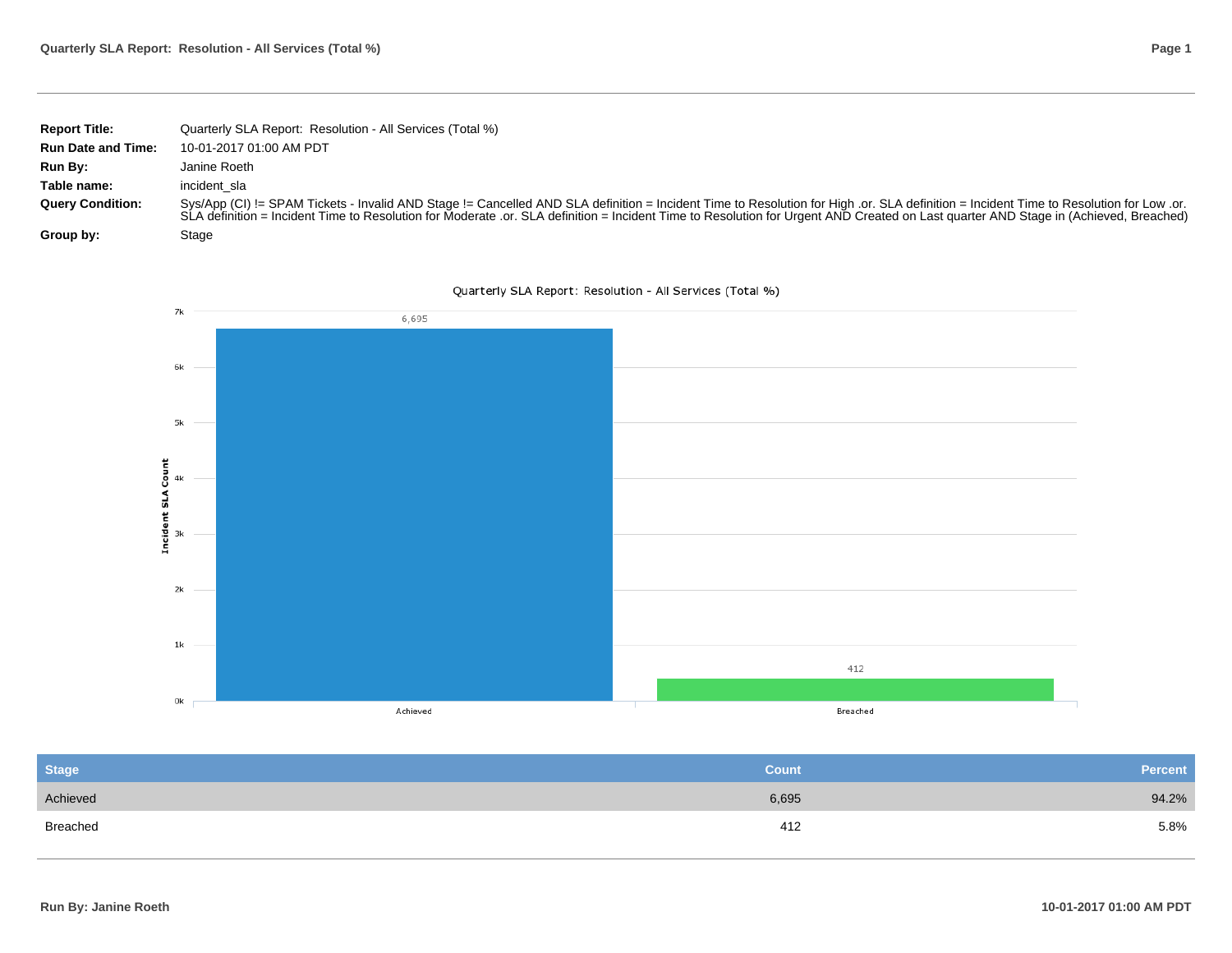| <b>Stage</b> | Count | <b>Percent</b> |
|--------------|-------|----------------|
| Total        | 7,107 |                |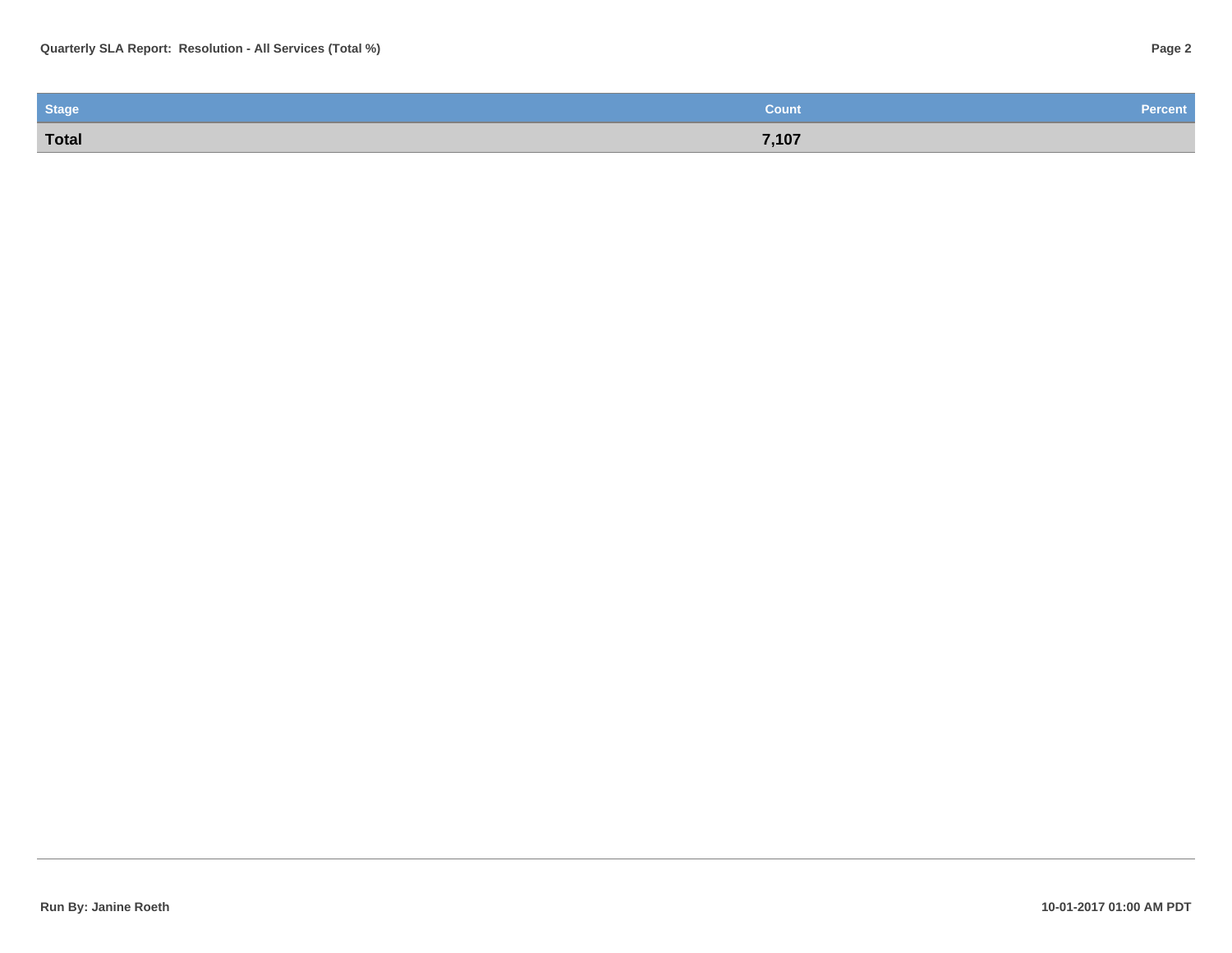| <b>Report Title:</b>      | Quarterly SLA Report: Resolution - All Services                                                                                                                                                                                                                                                                                                                                                                        |
|---------------------------|------------------------------------------------------------------------------------------------------------------------------------------------------------------------------------------------------------------------------------------------------------------------------------------------------------------------------------------------------------------------------------------------------------------------|
| <b>Run Date and Time:</b> | 10-01-2017 01:00 AM PDT                                                                                                                                                                                                                                                                                                                                                                                                |
| Run By:                   | Janine Roeth                                                                                                                                                                                                                                                                                                                                                                                                           |
| Table name:               | incident sla                                                                                                                                                                                                                                                                                                                                                                                                           |
| <b>Query Condition:</b>   | Sys/App (CI) != SPAM Tickets - Invalid AND Stage != Cancelled AND SLA definition = Incident Time to Resolution for High .or. SLA definition = Incident Time to Resolution for High .or SLA definition = Incident Time to Resol<br>SLA definition = Incident Time to Resolution for Moderate .or. SLA definition = Incident Time to Resolution for Urgent AND Created on Last quarter AND Stage in (Achieved, Breached) |
| Group by:                 | Service                                                                                                                                                                                                                                                                                                                                                                                                                |



| <b>Service Totals</b>               | <b>Count Totals</b> | <b>Percent</b> |
|-------------------------------------|---------------------|----------------|
| <b>Accounts and Passwords Total</b> | 1,347               | 18.95%         |
| <b>Desktop Support (SDS) Total</b>  | 673                 | 9.47%          |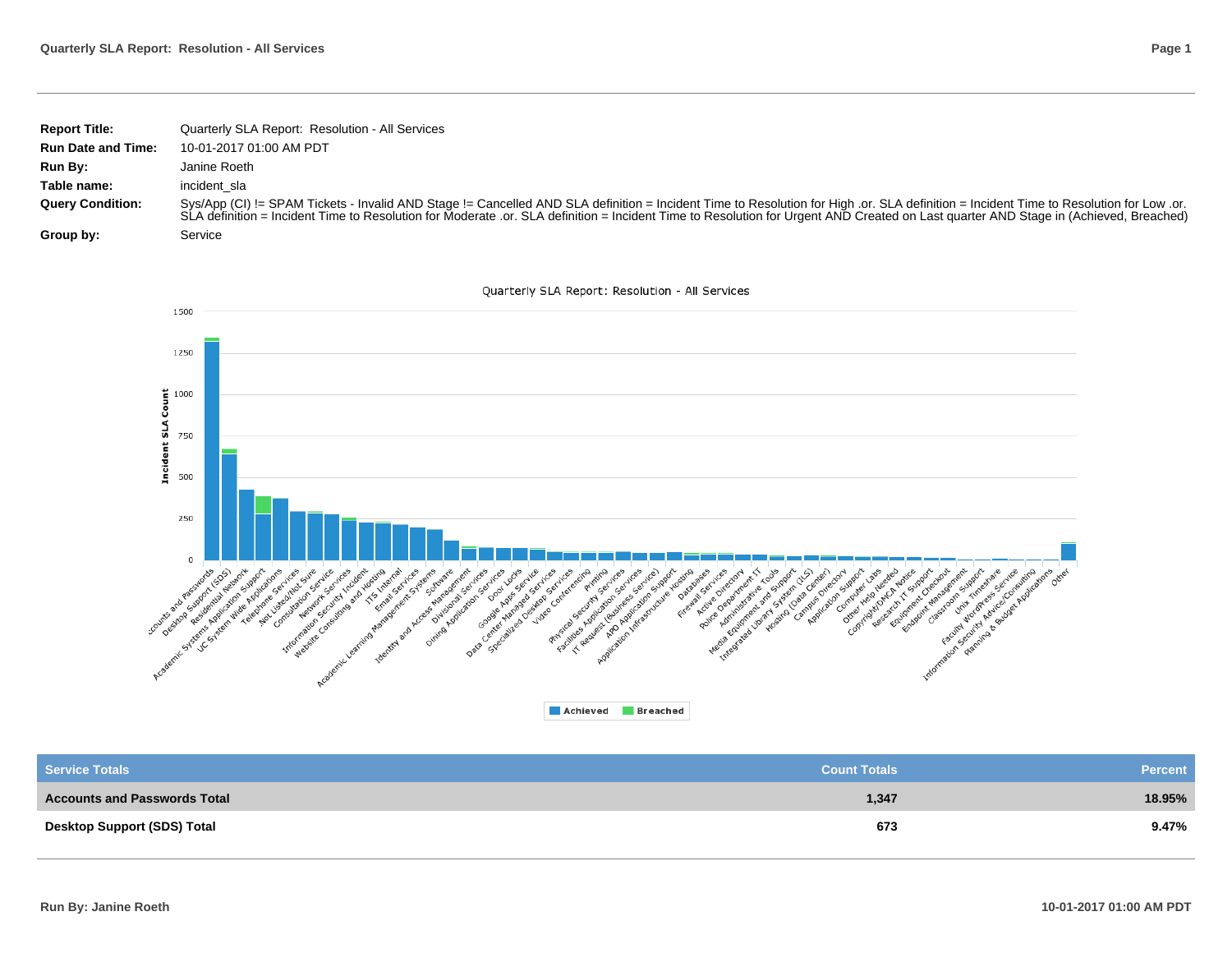| <b>Service Totals</b>                                       | <b>Count Totals</b> | <b>Percent</b> |
|-------------------------------------------------------------|---------------------|----------------|
| <b>Residential Network Total</b>                            | 431                 | 6.06%          |
| <b>Academic Systems Application Support Total</b>           | 388                 | 5.46%          |
| <b>UC System Wide Applications Total</b>                    | 381                 | 5.36%          |
| <b>Telephone Services Total</b>                             | 303                 | 4.26%          |
| .Not Listed/Not Sure Total                                  | 298                 | 4.19%          |
| <b>Consultation Service Total</b>                           | 284                 | $4\%$          |
| <b>Network Services Total</b>                               | 258                 | 3.63%          |
| <b>Information Security Incident Total</b>                  | 235                 | 3.31%          |
| <b>Website Consulting and Hosting Total</b>                 | 234                 | 3.29%          |
| <b>ITS Internal Total</b>                                   | 220                 | 3.1%           |
| <b>Email Services Total</b>                                 | 206                 | 2.9%           |
| <b>Academic Learning Management Systems</b><br><b>Total</b> | 190                 | 2.67%          |
| <b>Software Total</b>                                       | 122                 | 1.72%          |
| <b>Identity and Access Management Total</b>                 | 89                  | 1.25%          |
| <b>Divisional Services Total</b>                            | 85                  | 1.2%           |
| <b>Dining Application Services Total</b>                    | 81                  | 1.14%          |
| <b>Door Locks Total</b>                                     | 77                  | 1.08%          |
| <b>Google Apps Service Total</b>                            | 74                  | 1.04%          |
| Data Center Managed Services Total                          | 58                  | 0.82%          |
| <b>Specialized Desktop Services Total</b>                   | 55                  | 0.77%          |
| <b>Video Conferencing Total</b>                             | 55                  | 0.77%          |
| <b>Printing Total</b>                                       | 54                  | 0.76%          |
| <b>Physical Security Services Total</b>                     | 53                  | 0.75%          |
| <b>Facilities Application Services Total</b>                | 51                  | 0.72%          |
| <b>IT Request (Business Service) Total</b>                  | 50                  | 0.7%           |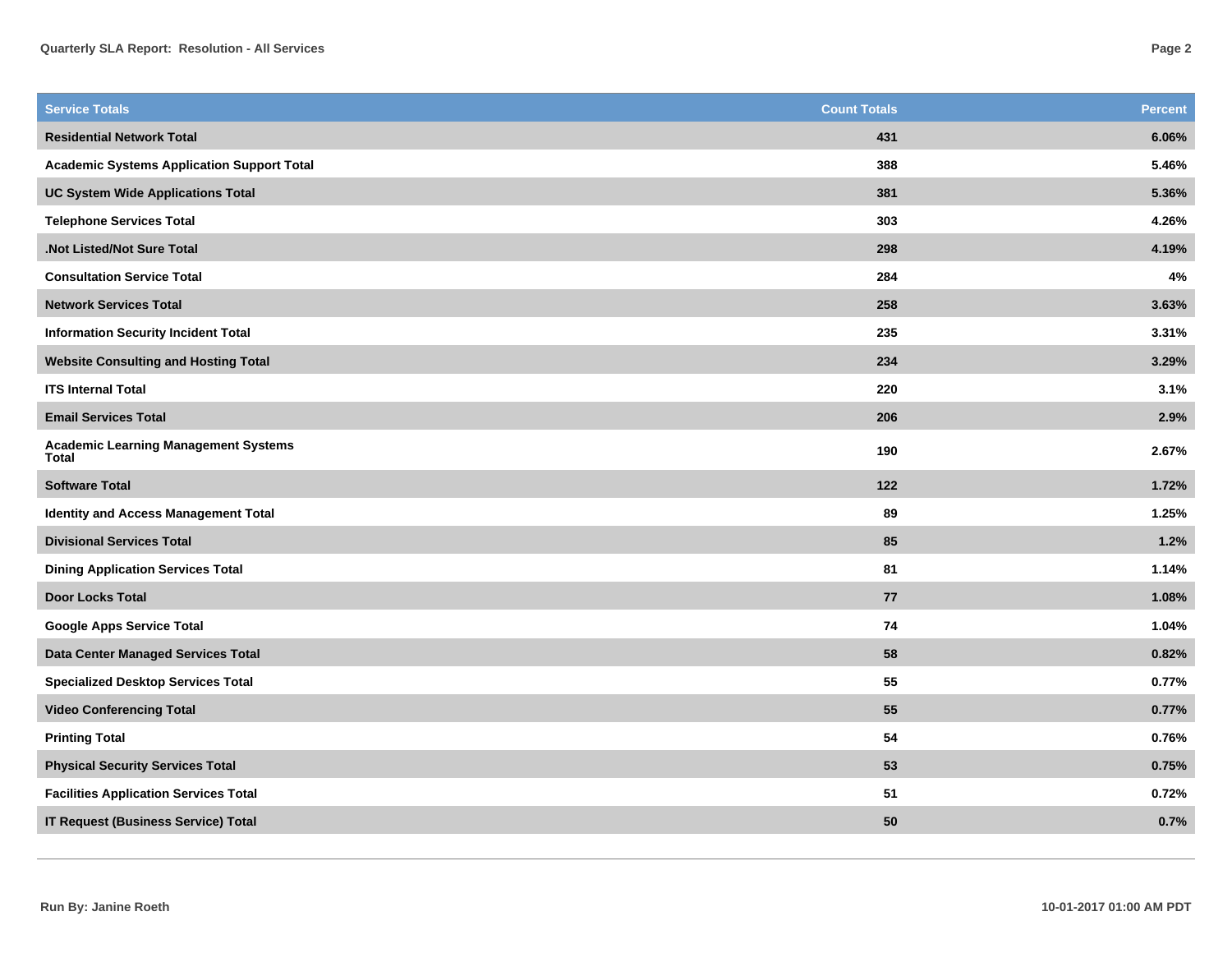| <b>Service Totals</b>                               | <b>Count Totals</b> | <b>Percent</b> |
|-----------------------------------------------------|---------------------|----------------|
| <b>APO Application Support Total</b>                | 49                  | 0.69%          |
| <b>Application Infrastructure Hosting Total</b>     | 46                  | 0.65%          |
| <b>Databases Total</b>                              | 46                  | 0.65%          |
| <b>Firewall Services Total</b>                      | $\bf 44$            | 0.62%          |
| <b>Active Directory Total</b>                       | 42                  | 0.59%          |
| <b>Police Department IT Total</b>                   | 41                  | 0.58%          |
| <b>Administrative Tools Total</b>                   | 35                  | 0.49%          |
| <b>Media Equipment and Support Total</b>            | 35                  | 0.49%          |
| <b>Integrated Library System (ILS) Total</b>        | 34                  | 0.48%          |
| <b>Hosting (Data Center) Total</b>                  | 33                  | 0.46%          |
| <b>Campus Directory Total</b>                       | 32                  | 0.45%          |
| <b>Application Support Total</b>                    | 29                  | 0.41%          |
| <b>Computer Labs Total</b>                          | 26                  | 0.37%          |
| <b>Other Help Needed Total</b>                      | 26                  | 0.37%          |
| <b>Copyright/DMCA Notice Total</b>                  | 21                  | 0.3%           |
| <b>Research IT Support Total</b>                    | 21                  | 0.3%           |
| <b>Equipment Checkout Total</b>                     | 19                  | 0.27%          |
| <b>Endpoint Management Total</b>                    | 13                  | 0.18%          |
| <b>Classroom Support Total</b>                      | $12$                | 0.17%          |
| <b>Unix Timeshare Total</b>                         | 11                  | 0.15%          |
| <b>Faculty WordPress Service Total</b>              | 10                  | 0.14%          |
| <b>Information Security Advice/Consulting Total</b> | 9                   | 0.13%          |
| <b>Planning &amp; Budget Applications Total</b>     | 9                   | 0.13%          |
| <b>Other Total</b>                                  | 112                 | 1.58%          |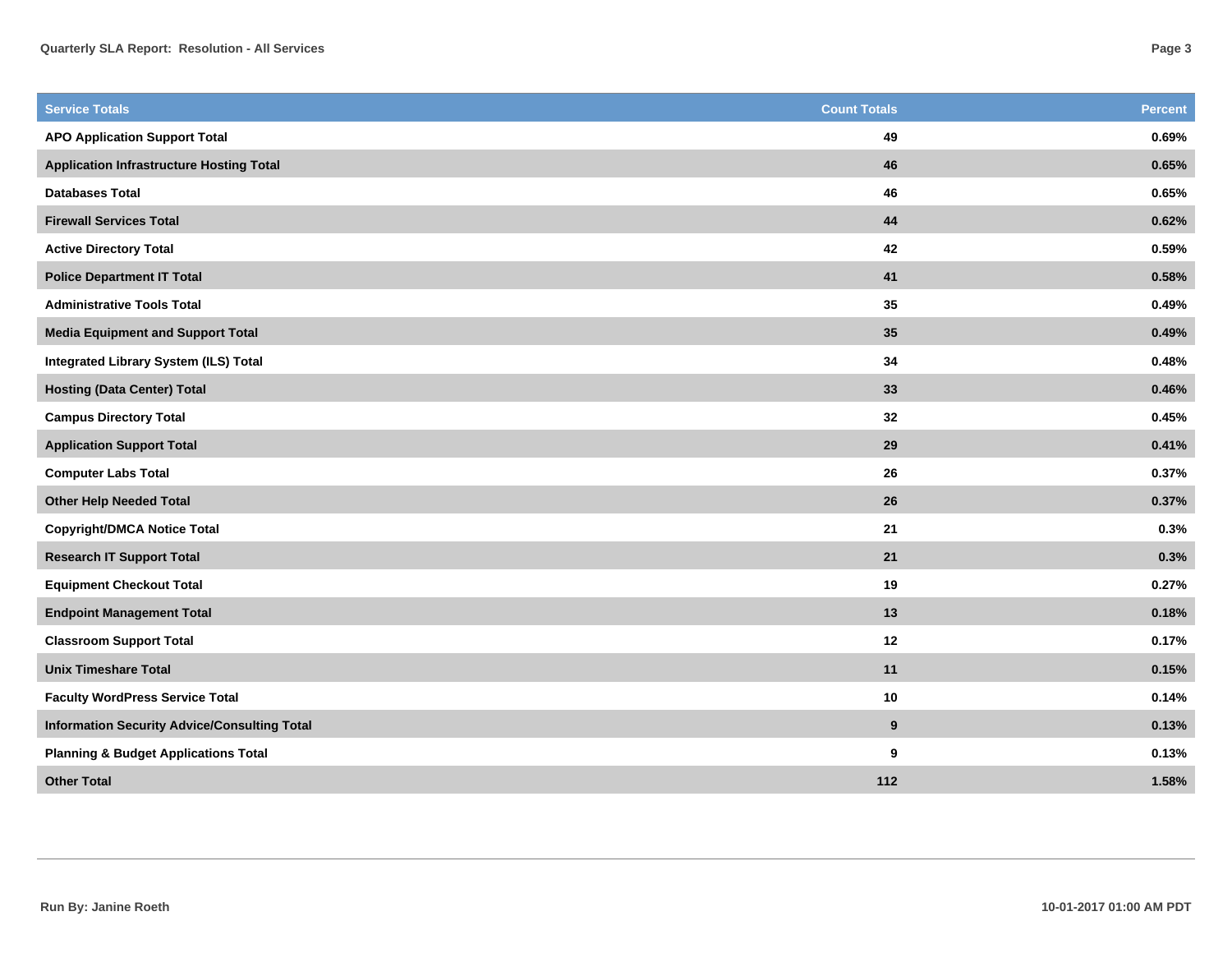## **Quarterly SLA Report: Resolution - All Services**

| <b>Service</b>                       | <b>Stage</b>    | <b>Count</b>   | Percent |
|--------------------------------------|-----------------|----------------|---------|
| <b>Accounts and Passwords</b>        | Achieved        | 1,323          | 98.22%  |
|                                      | Breached        | 24             | 1.78%   |
| Desktop Support (SDS)                | Achieved        | 643            | 95.54%  |
|                                      | Breached        | $30\,$         | 4.46%   |
| <b>Residential Network</b>           | Achieved        | 429            | 99.54%  |
|                                      | Breached        | $\sqrt{2}$     | 0.46%   |
| Academic Systems Application Support | Achieved        | 280            | 72.16%  |
|                                      | Breached        | 108            | 27.84%  |
| <b>UC System Wide Applications</b>   | Achieved        | 375            | 98.43%  |
|                                      | <b>Breached</b> | $\,6\,$        | 1.57%   |
| <b>Telephone Services</b>            | Achieved        | 297            | 98.02%  |
|                                      | Breached        | 6              | 1.98%   |
| .Not Listed/Not Sure                 | Achieved        | 287            | 96.31%  |
|                                      | Breached        | 11             | 3.69%   |
| <b>Consultation Service</b>          | Achieved        | 279            | 98.24%  |
|                                      | <b>Breached</b> | $\overline{5}$ | 1.76%   |
| <b>Network Services</b>              | Achieved        | 242            | 93.8%   |
|                                      | <b>Breached</b> | 16             | 6.2%    |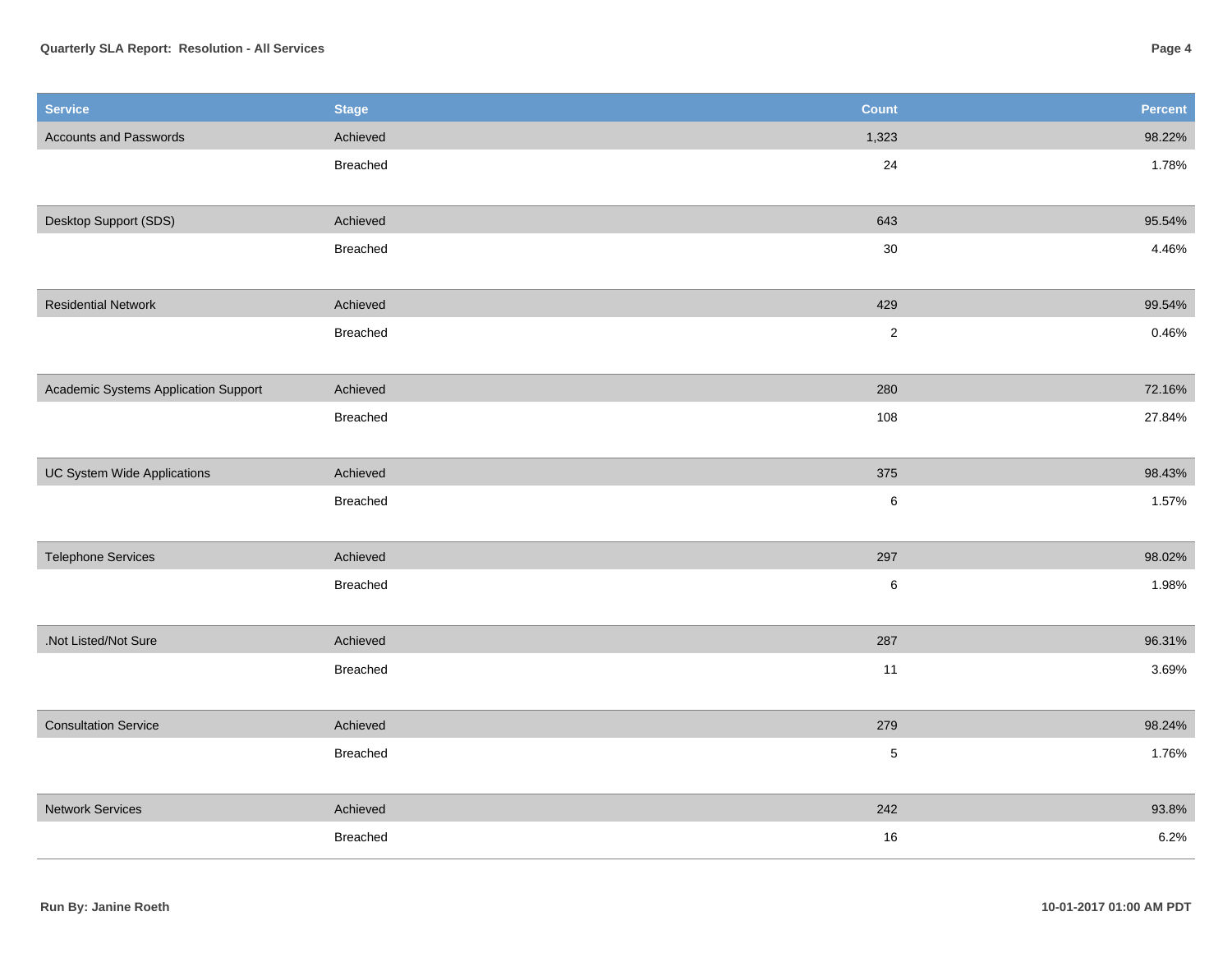| <b>Service</b>                       | <b>Stage</b> | <b>Count</b>            | <b>Percent</b> |
|--------------------------------------|--------------|-------------------------|----------------|
|                                      |              |                         |                |
| Information Security Incident        | Achieved     | 229                     | 97.45%         |
|                                      | Breached     | $\,6\,$                 | 2.55%          |
|                                      |              |                         |                |
| Website Consulting and Hosting       | Achieved     | 226                     | 96.58%         |
|                                      | Breached     | 8                       | 3.42%          |
|                                      |              |                         |                |
| <b>ITS</b> Internal                  | Achieved     | 219                     | 99.55%         |
|                                      | Breached     | $\mathbf 1$             | 0.45%          |
|                                      |              |                         |                |
| <b>Email Services</b>                | Achieved     | 200                     | 97.09%         |
|                                      | Breached     | 6                       | 2.91%          |
| Academic Learning Management Systems | Achieved     | 190                     | 100%           |
|                                      |              |                         |                |
| Software                             | Achieved     | 120                     | 98.36%         |
|                                      | Breached     | $\overline{\mathbf{c}}$ | 1.64%          |
|                                      |              |                         |                |
| Identity and Access Management       | Achieved     | 73                      | 82.02%         |
|                                      | Breached     | $16\,$                  | 17.98%         |
|                                      |              |                         |                |
| <b>Divisional Services</b>           | Achieved     | 80                      | 94.12%         |
|                                      | Breached     | 5                       | 5.88%          |
|                                      |              |                         |                |
| <b>Dining Application Services</b>   | Achieved     | ${\bf 74}$              | 91.36%         |
|                                      | Breached     | $\boldsymbol{7}$        | 8.64%          |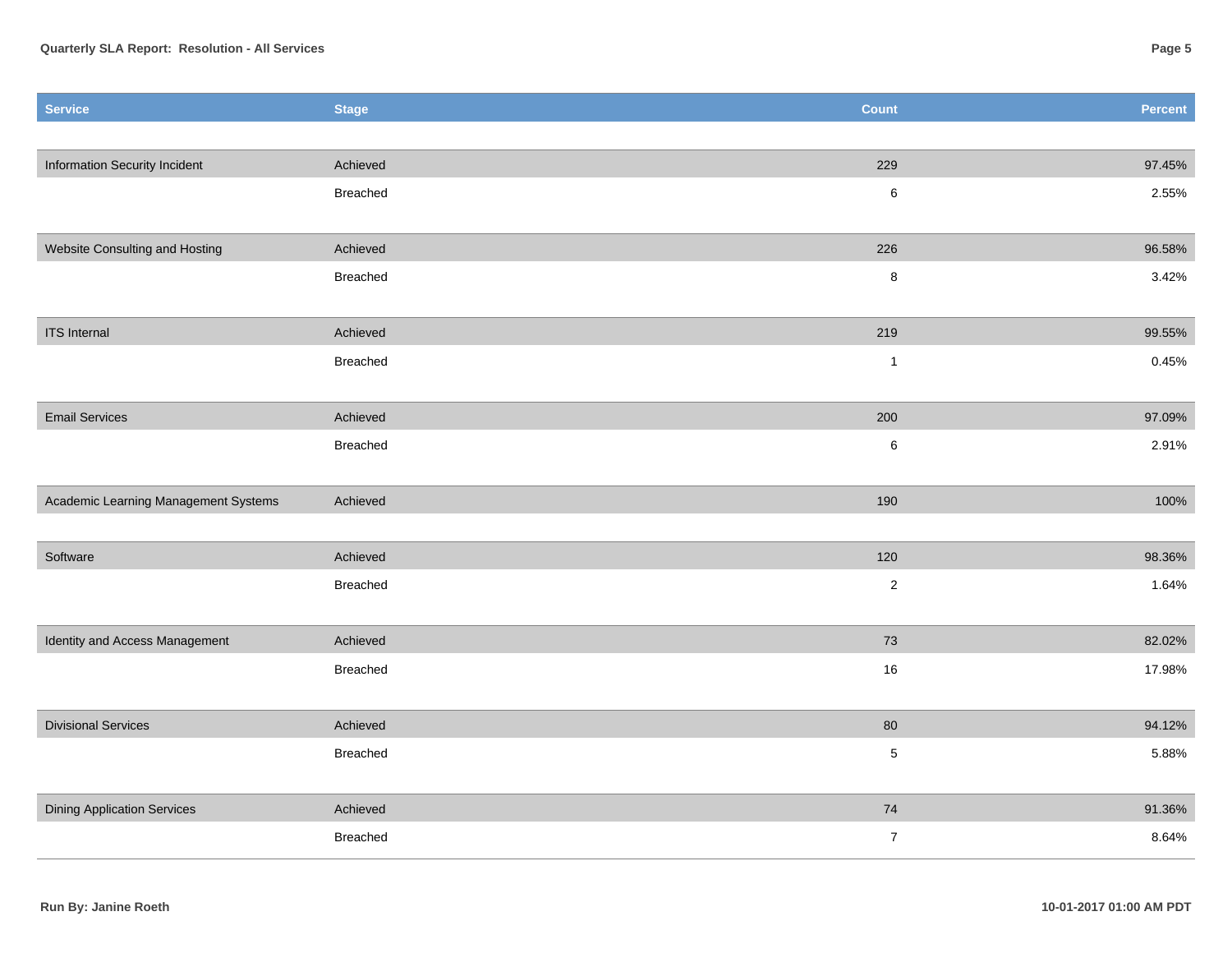| <b>Service</b>                         | <b>Stage</b> | <b>Count</b>     | Percent |
|----------------------------------------|--------------|------------------|---------|
|                                        |              |                  |         |
| Door Locks                             | Achieved     | 77               | 100%    |
|                                        |              |                  |         |
| Google Apps Service                    | Achieved     | 66               | 89.19%  |
|                                        | Breached     | $\bf 8$          | 10.81%  |
|                                        |              |                  |         |
| Data Center Managed Services           | Achieved     | 50               | 86.21%  |
|                                        | Breached     | $\bf 8$          | 13.79%  |
|                                        |              |                  |         |
| <b>Specialized Desktop Services</b>    | Achieved     | 45               | 81.82%  |
|                                        | Breached     | $10\,$           | 18.18%  |
|                                        |              |                  |         |
| Video Conferencing                     | Achieved     | 48               | 87.27%  |
|                                        | Breached     | $\boldsymbol{7}$ | 12.73%  |
|                                        |              |                  |         |
| Printing                               | Achieved     | $47\,$           | 87.04%  |
|                                        | Breached     | $\overline{7}$   | 12.96%  |
|                                        |              |                  |         |
| <b>Physical Security Services</b>      | Achieved     | 53               | 100%    |
|                                        |              |                  |         |
| <b>Facilities Application Services</b> | Achieved     | 44               | 86.27%  |
|                                        | Breached     | $\overline{7}$   | 13.73%  |
|                                        |              |                  |         |
| IT Request (Business Service)          | Achieved     | 44               | 88%     |
|                                        | Breached     | $\,6\,$          | 12%     |
|                                        |              |                  |         |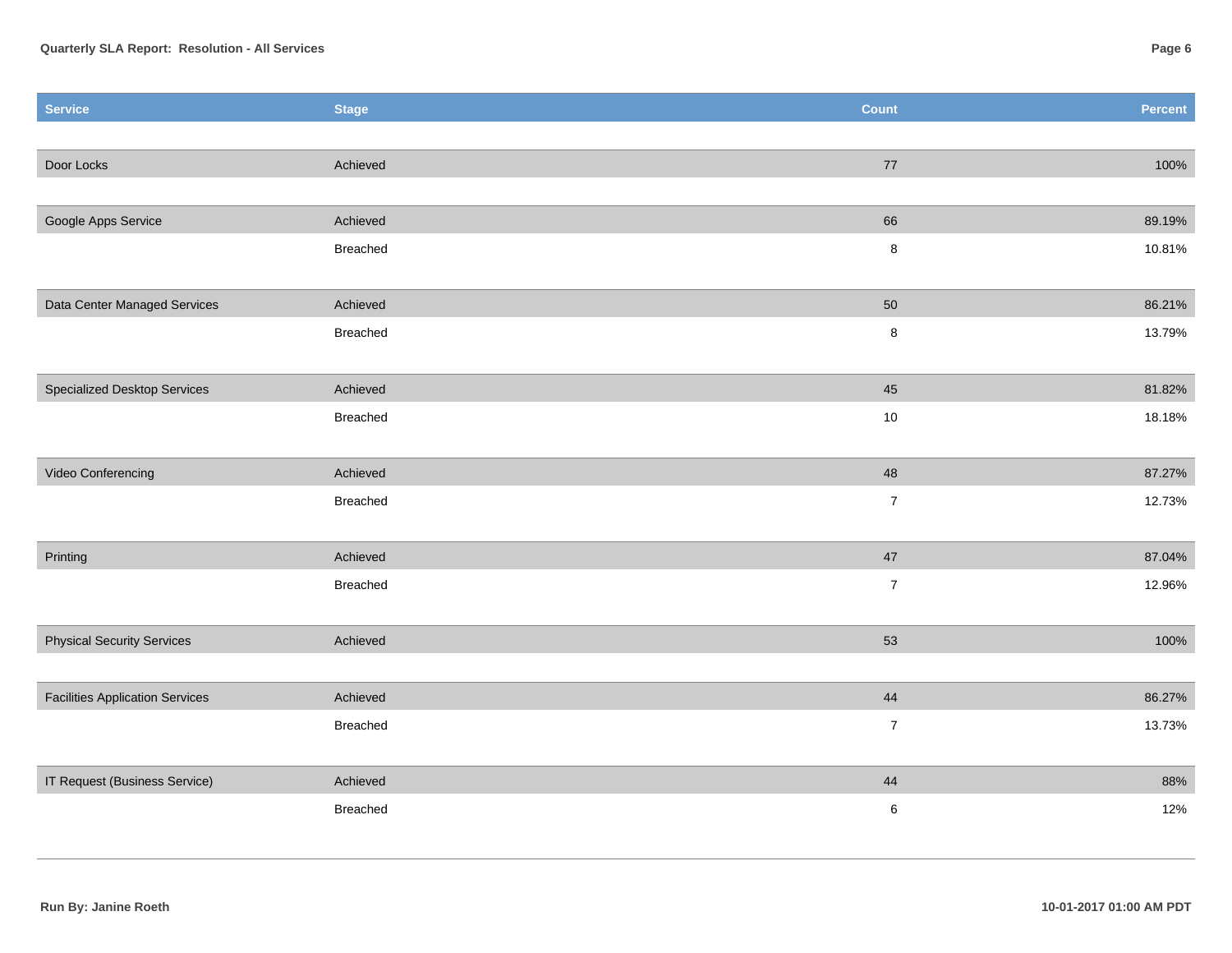## **Quarterly SLA Report: Resolution - All Services**

| Page 7 |
|--------|
|        |

| <b>Service</b>                     | <b>Stage</b> | <b>Count</b>            | <b>Percent</b> |
|------------------------------------|--------------|-------------------------|----------------|
| <b>APO Application Support</b>     | Achieved     | 49                      | 100%           |
|                                    |              |                         |                |
| Application Infrastructure Hosting | Achieved     | 34                      | 73.91%         |
|                                    | Breached     | 12                      | 26.09%         |
|                                    |              |                         |                |
| Databases                          | Achieved     | 39                      | 84.78%         |
|                                    | Breached     | $\overline{7}$          | 15.22%         |
|                                    |              |                         |                |
| <b>Firewall Services</b>           | Achieved     | 37                      | 84.09%         |
|                                    | Breached     | $\boldsymbol{7}$        | 15.91%         |
|                                    |              |                         |                |
| <b>Active Directory</b>            | Achieved     | 38                      | 90.48%         |
|                                    | Breached     | $\overline{\mathbf{4}}$ | 9.52%          |
|                                    |              |                         |                |
| Police Department IT               | Achieved     | 36                      | 87.8%          |
|                                    | Breached     | $\,$ 5 $\,$             | 12.2%          |
|                                    |              |                         |                |
| <b>Administrative Tools</b>        | Achieved     | 27                      | 77.14%         |
|                                    | Breached     | $\bf 8$                 | 22.86%         |
|                                    |              |                         |                |
| Media Equipment and Support        | Achieved     | 31                      | 88.57%         |
|                                    | Breached     | $\overline{4}$          | 11.43%         |
|                                    |              |                         |                |
| Integrated Library System (ILS)    | Achieved     | 34                      | 100%           |
|                                    |              |                         |                |
| Hosting (Data Center)              | Achieved     | 26                      | 78.79%         |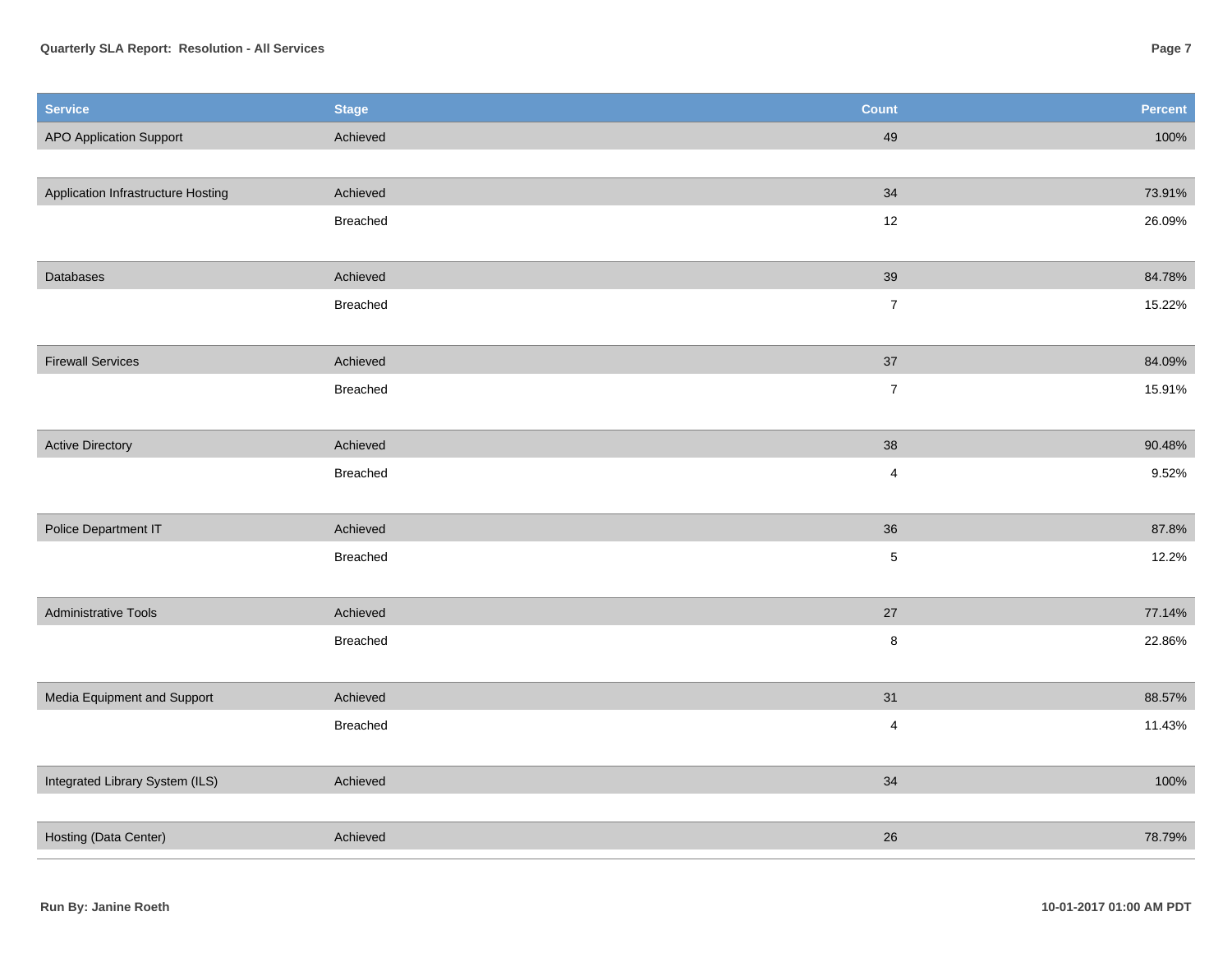| <b>Service</b>             | <b>Stage</b>    | Count                     | Percent |
|----------------------------|-----------------|---------------------------|---------|
|                            | Breached        | $\overline{7}$            | 21.21%  |
|                            |                 |                           |         |
| <b>Campus Directory</b>    | Achieved        | 29                        | 90.63%  |
|                            | <b>Breached</b> | $\ensuremath{\mathsf{3}}$ | 9.38%   |
|                            |                 |                           |         |
| <b>Application Support</b> | Achieved        | 20                        | 68.97%  |
|                            | Breached        | $\boldsymbol{9}$          | 31.03%  |
|                            |                 |                           |         |
| Computer Labs              | Achieved        | 25                        | 96.15%  |
|                            | Breached        | $\mathbf{1}$              | 3.85%   |
|                            |                 |                           |         |
| Other Help Needed          | Achieved        | 22                        | 84.62%  |
|                            | Breached        | $\overline{\mathbf{4}}$   | 15.38%  |
|                            |                 |                           |         |
| Copyright/DMCA Notice      | Achieved        | 21                        | 100%    |
|                            |                 |                           |         |
| Research IT Support        | Achieved        | $17\,$                    | 80.95%  |
|                            | Breached        | $\overline{\mathbf{4}}$   | 19.05%  |
|                            |                 |                           |         |
| <b>Equipment Checkout</b>  | Achieved        | $16\,$                    | 84.21%  |
|                            | Breached        | $\ensuremath{\mathsf{3}}$ | 15.79%  |
|                            | Achieved        | $10$                      | 76.92%  |
| <b>Endpoint Management</b> | Breached        |                           |         |
|                            |                 | $\mathsf 3$               | 23.08%  |
| <b>Classroom Support</b>   | Achieved        | $10$                      | 83.33%  |
|                            |                 |                           |         |